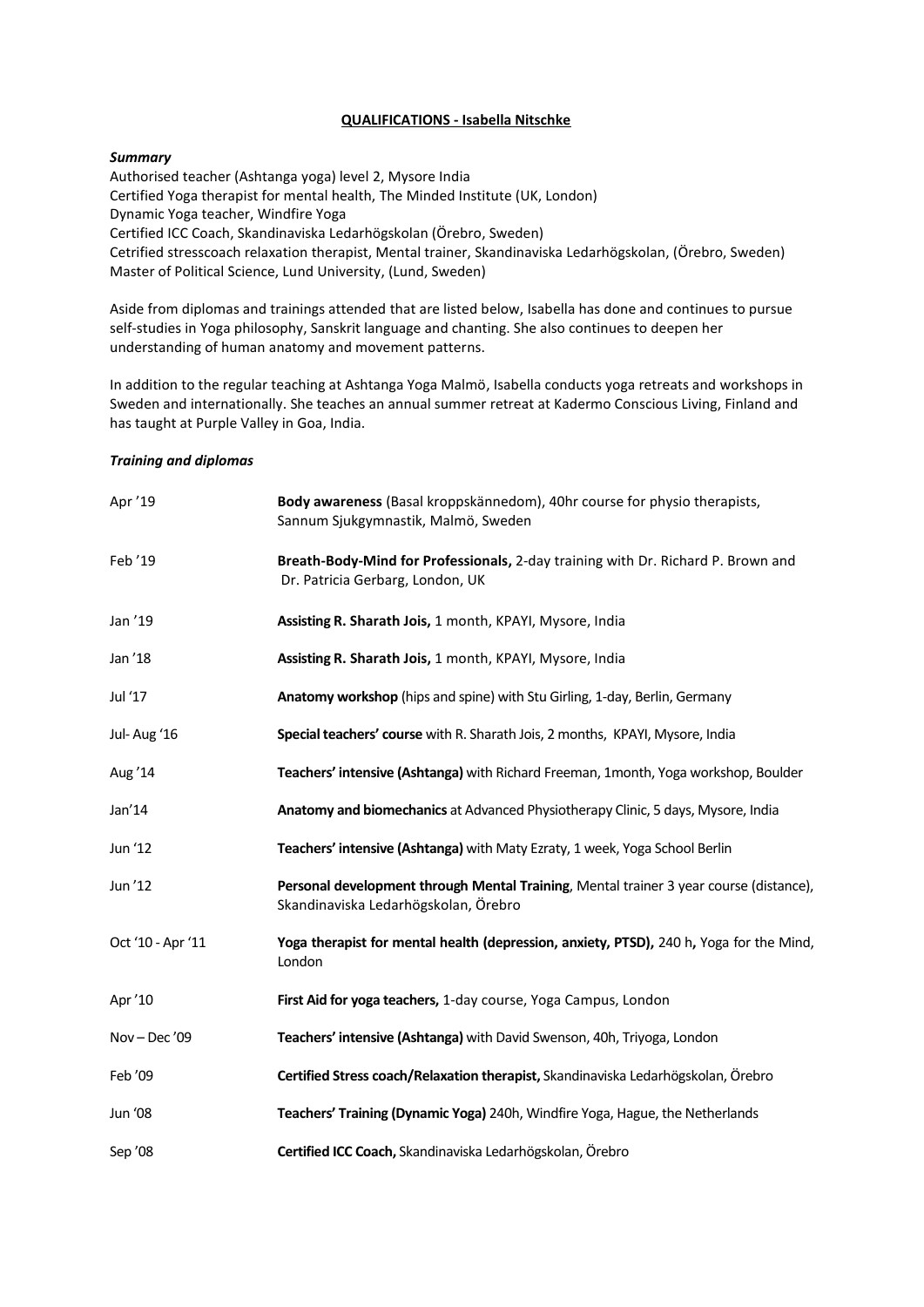| Nov '07                       | Power yoga training, World Class Health Academy, Brussels, Belgium                                                                                                    |
|-------------------------------|-----------------------------------------------------------------------------------------------------------------------------------------------------------------------|
| May '03                       | Schwinn Cycling, Target Heart Rate Zones, Gothenburg, Sweden                                                                                                          |
| Oct '02                       | Certified Schwinn Cycling Instructor, Lund, Sweden                                                                                                                    |
| <b>Practice and workshops</b> |                                                                                                                                                                       |
| Nov'19                        | 9 day workshop and practice and workshop with Joey Miles, Purple Valley, Goa, India                                                                                   |
| Jul'19                        | 2 weeks Ashtanga yoga workshop with R. Sharath Jois, Copenhagen and Stockholm,<br>European Tour 2019                                                                  |
| Apr'19                        | Weekend workshop Yoga of Presence and Wholeness - A unique approach to Bio-<br>Mechanics, Stefan Engström, Malmö                                                      |
| Jan '19                       | 1 month practice and study with R. Sharath Jois, KPAYI, Mysore, India                                                                                                 |
| Oct '18                       | 2, 5 week Ashtanga Yoga Yatra (physical practice and spiritual studies) in Rishikesh<br>and the Himalayas with R. Sharath Jois, Eddie Stern and Robert Moses/Namarupa |
| Jul'19                        | 1 week retreat, Yoga of Presence and Wholeness - A unique approach to Bio-<br>Mechanics, Stefan Engström, Kadermo, Finland                                            |
| Dec'17 and Jan '18            | 2 months practice and study with R. Sharath Jois, KPAYI, Mysore, India                                                                                                |
| Aug '17                       | 2 weeks Ashtanga yoga workshop with R. Sharath Jois, Copenhagen and Stockholm,<br>European Tour 2017                                                                  |
| May '17                       | 1 week Ashtanga yoga workshop with R. Sharath Jois, NYC, US Tour 2017                                                                                                 |
| Oct '16 + Jan '17             | Workshop Ashtanga and Yoga therapy with Eddie Stern, 4 days, Copenhagen, Stockholm                                                                                    |
| Jan '16                       | 1 month practice and study with R. Sharath Jois, KPAYI, Mysore, India                                                                                                 |
| Aug '15                       | 1, 5 week yoga workshop with R. Sharath Jois, European Tour 2015, Copenhagen and<br>Stockholm                                                                         |
| Dec '15 - Jan '15             | 2 months practice and study with R. Sharath Jois, KPAYI, Mysore, India                                                                                                |
| Oct '14                       | 1 week practice and study with Eddie Stern, Astanga Yoga Copenhagen, Danmark                                                                                          |
| Apr' 14                       | 1 week practice and study with Eddie Stern, AYNY, New York                                                                                                            |
| Dec'13-Jan'14                 | 2 months practice and study with R. Sharath Jois, KPAYI, Mysore, India                                                                                                |
| Aug '13                       | 1 week Ashtanga yoga workshop with R. Sharath Jois, Europen Tour 2013, Copenhagen                                                                                     |
| Dec'12 - Mar'13               | 3 months practice and study with R. Sharath Jois, KPAYI, Mysore, India                                                                                                |
| Nov'12                        | 1 week practice and study with Eddie Stern, Astanga Yoga Copenhagen                                                                                                   |
| Jul '12 - Aug '12             | 5 weeks practice and study with R. Sharath Jois, KPAYI, Mysore, India                                                                                                 |
| Nov'11 - Jan '12              | 7 weeks practice and study with Rolf Naujikat, Anjuna, Goa, India                                                                                                     |
| Dec'10-Jan'11                 | 6 weeks practice and study with Rolf Naujikat, Candolim Goa, India                                                                                                    |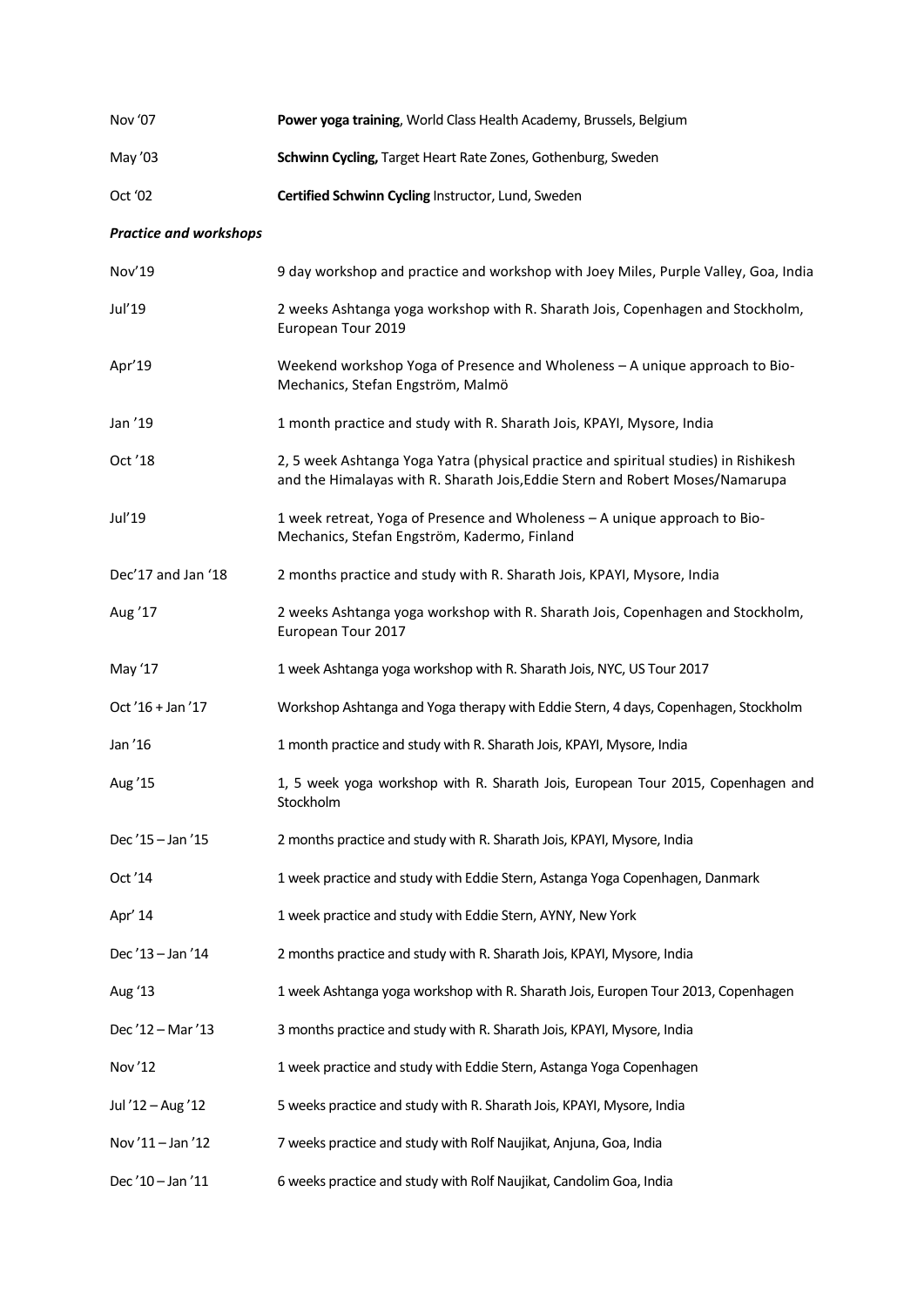| Jun '10           | Weekend workshop with David Williams, Triyoga, London, UK                                                                |
|-------------------|--------------------------------------------------------------------------------------------------------------------------|
| Dec '09           | 3 weeks practice and study with Rolf Naujikat, Candolim Goa, India                                                       |
| $Oct'09 - Nov'11$ | Advanced Vinyasa workshop 1/weekly, with Eileen Gauthier, Triyoga London UK                                              |
| Sept '09          | Weekend workshop with Richard Freeman, Yoga Campus, London, UK                                                           |
| May '09           | Weekend workshop with Matthew Sweeney, Yoga Place, London, UK                                                            |
| Jun '08           | Dynamic Yoga retreat (1w) with Godfri Devereux, Windfire Yoga, Sweden                                                    |
| Mar '08           | Dynamic Yoga workshop (4 days), Godfri Devereux, Yogashala Den Haag, NL                                                  |
| Oct '07           | Transatlantic Yoga festival with David Swenson, Sean Corn, Eddie Modestini and Nicki<br>Doane, Yogaloft Cologne, Germany |
| Jul '07           | Dynamic Yoga retreat (1w) Kaliyoga, Spanien                                                                              |

## *Teaching/Work experience*

| Oct'19 - Nov'19   | Purple Valley Yoga Centre, Goa, India - 2 week retreat                                                              |
|-------------------|---------------------------------------------------------------------------------------------------------------------|
| Jul'18 - ongoing  | Kadermo Conscious Living, Finland - Annual summer retreat                                                           |
| Jan '17 - ongoing | V-Care Sweden, Chair/Trustee                                                                                        |
| Jun '15 - ongoing | Ashtanga Yoga Malmö, Sweden, Owner and head yoga teacher (Mysore<br>programme)                                      |
| Jun '14 - Jun'18  | Astanga Yoga Copenhagen, Denmark, part-time yoga teacher (Mysore programme)                                         |
| Sep '13 - Jun '15 | Isabella Nitschke Yoga&Coaching, Malmö/Lund, Sweden, Owner and head yoga<br>teacher (Mysore programme)              |
| Mar '13 - Aug '13 | K-Yoga/Medborgarskolan Malmö/Lund, Sweden, yoga teacher/course leader                                               |
| Jan '12 - Dec '12 | Lunds Yogaskola, Sweden yoga teacher (Mysore programme), yoga therapist,<br>administrator                           |
| May '11 - Sep '11 | Project Air, Rwanda, Yoga teacher (volunteer) teaching yoga to genocide survivors<br>(rehabilitation, yoga therapy) |
| Apr '10 - May'11  | <b>Odanadi UK, Trustee</b>                                                                                          |
| Mar '10 - May '11 | Mysore programme, Triyoga Primrose Hill, Assistant to head teacher Eileen<br>Gauthier                               |
| Dec '08 - Dec '11 | IN - Tuition Ltd, London, Owner, Yoga teacher, Life coach and stress manager                                        |
| Dec '06 - Dec '08 | Human Rights in China (NGO), New York, US<br>Permanent representative to the EU based in Brussels, Belgium          |
| Nov '04 - Nov '06 | <b>European Commission Delegation, Beijing, China</b><br>Desk Officer for Human Rights, Political division          |